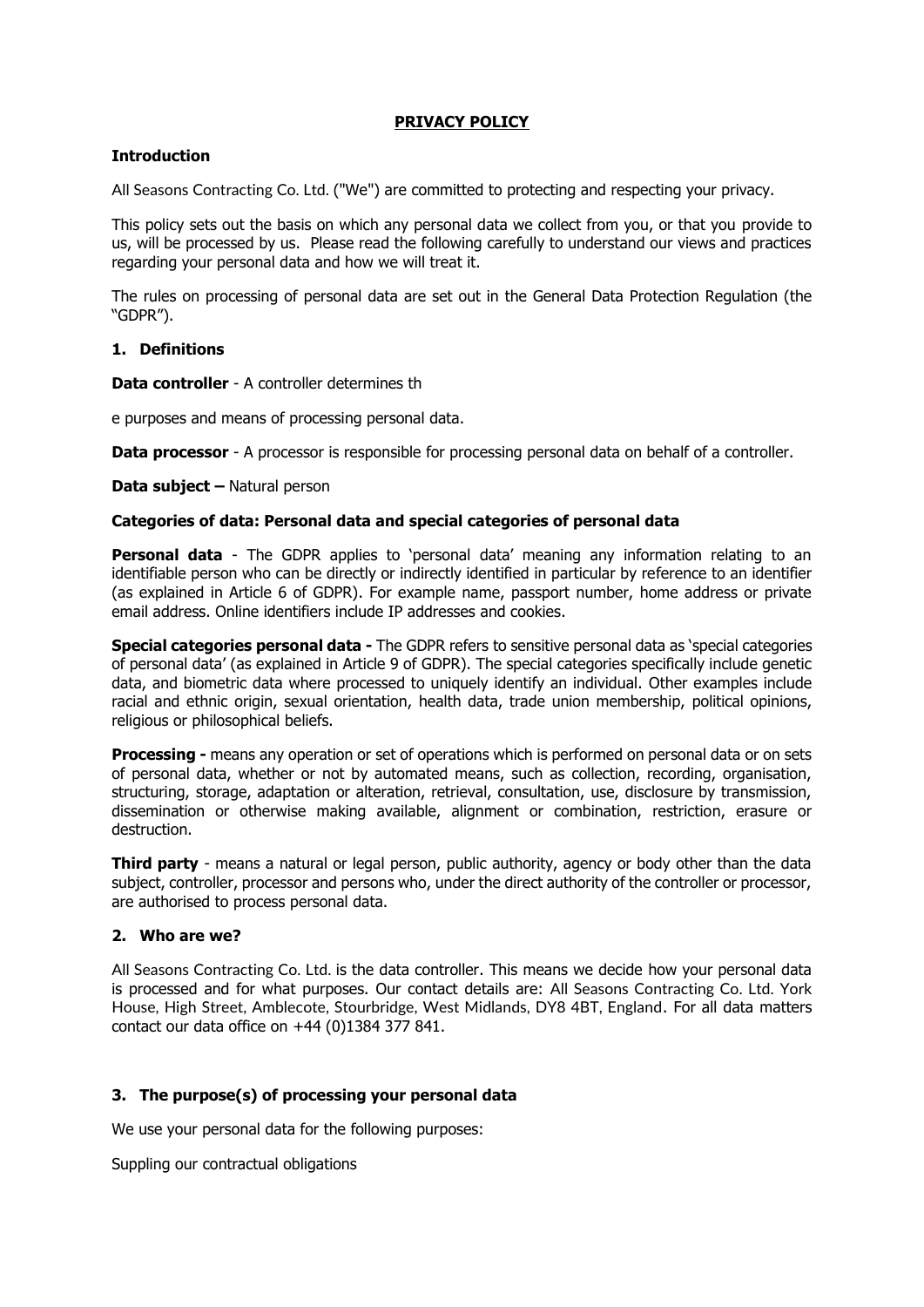Marketing and analysis

## **4. The categories of personal data concerned**

With reference to the categories of personal data described in the definitions section, we process the following categories of your data:

Personal data: name, address, email, company and position.

## **5. What is our legal basis for processing your personal data?**

## **a) Personal data (article 6 of GDPR)**

#### **Our lawful basis for processing your general personal data:**

Processing necessary for the performance of a contract with the data subject or to take steps to enter into a contract

### **6. Sharing your personal data**

Your personal data will be treated as strictly confidential, and will not be shared with third parties except to fulfil our contractual and legal obligations.

#### **7. How long do we keep your personal data?**

We keep your personal data for no longer than reasonably necessary and we only retain your data for the following purposes and use the following criteria to determine how long to retain your personal data:

Contractual obligations

Last contact made

Last opt-in

#### **8. Providing us with your personal data**

We require your personal data as it is a a requirement necessary to enter into a contract.

#### **9. Your rights and your personal data**

Unless subject to an exemption under the GDPR, you have the following rights with respect to your personal data:

- The right to request a copy of the personal data which we hold about you;
- The right to request that we correct any personal data if it is found to be inaccurate or out of date; • The right to request your personal data is erased where it is no longer necessary to retain such
- data; The right to request that we provide you with your personal data and where possible, to transmit
- that data directly to another data controller, (known as the right to data portability), (where applicable i.e. where the processing is based on consent or is necessary for the performance of a contract with the data subject and where the data controller processes the data by automated means);
- The right, where there is a dispute in relation to the accuracy or processing of your personal data, to request a restriction is placed on further processing;
- The right to object to the processing of personal data, (where applicable i.e. where processing is based on legitimate interests (or the performance of a task in the public interest/exercise of official authority); direct marketing and processing for the purposes of scientific/historical research and statistics).